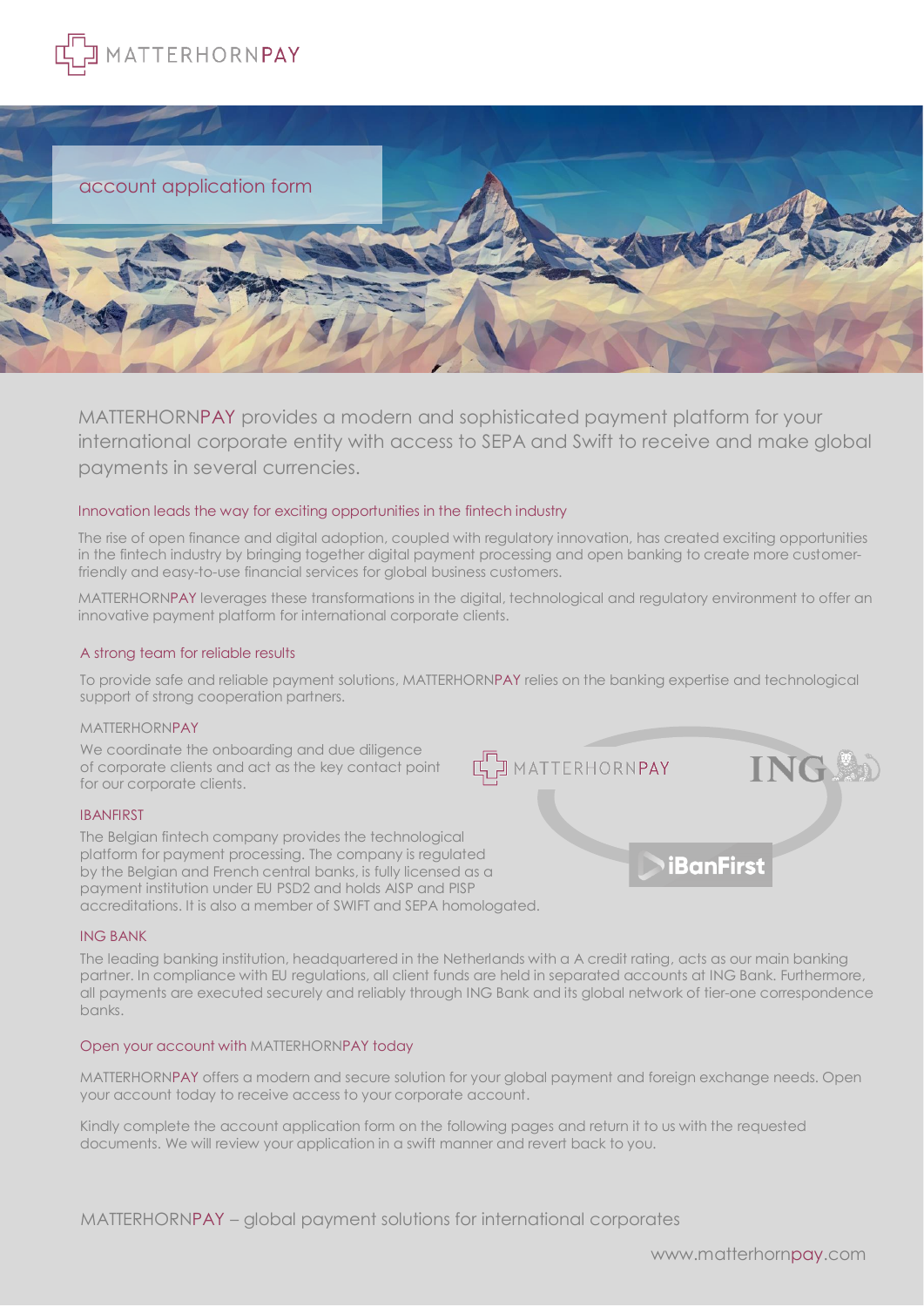![](_page_1_Picture_0.jpeg)

# CONTRACT FOR ACCOUNT OPENING

Dear Customer of MATTERHORNPAY,

In order to work with you, we need to collect some important information. This helps us to ensure that we are not facilitating any business that is either illegal or falls outside of our appetite for risk. We would really appreciate it if you could take some time to provide more detailed information about your company in the form below and share some of your documentation with us.

Thank you for your help

# **COMPANY DETAILS**

| Legal Entity Name       | Jurisdiction                |
|-------------------------|-----------------------------|
|                         |                             |
|                         |                             |
| Date of Incorporation   | Company Registration Number |
|                         |                             |
|                         |                             |
| <b>Business Address</b> | VAT Number (if applicable)  |
|                         |                             |
|                         |                             |
| <b>Contact Person</b>   | <b>Email Address</b>        |
|                         |                             |

# **BUSINESS ACTIVITY**

| What is the industry you are operating in? | Website |
|--------------------------------------------|---------|
|                                            |         |

What does your firm do? *In other words, kindly describe your firm's nature of business.*

Number of employees

## **REQUIRED DOCUMENTS**

| Extract from Company Register (not older than 3 months, no need to certify):                           |  |
|--------------------------------------------------------------------------------------------------------|--|
| Articles of Association:                                                                               |  |
| Shareholder structure, up to any ultimate beneficial owner holding more than 25% of the share capital: |  |
| Passport copies of all significant shareholders, directors and admin users:                            |  |
| Recent statement of existing bank account, if available:                                               |  |

Additional corporate documents may be requested in a second step.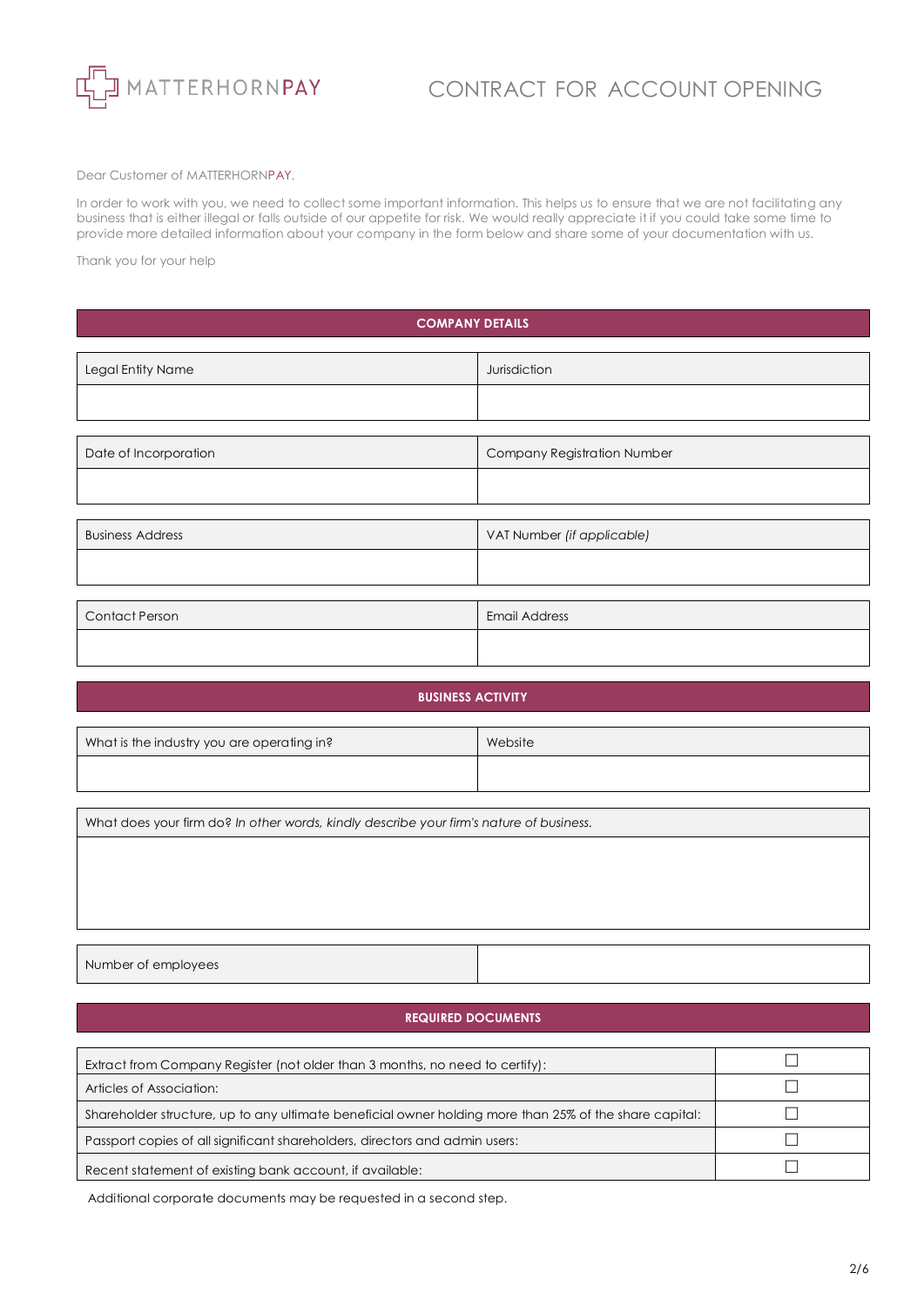# **SHAREHOLDERS**

|                                                                                                | Please provide further information of all individuals holding, directly or indirectly, 25% or more of your firm?<br>Kindly provide a passport copy of each person mentioned below as well as a shareholding structure.                                                                           |
|------------------------------------------------------------------------------------------------|--------------------------------------------------------------------------------------------------------------------------------------------------------------------------------------------------------------------------------------------------------------------------------------------------|
| Shareholder 1<br>Name:<br>Nationality:<br>Date of Birth:<br>Shareholding stake:<br>PEP Status: | $\Box$ PEP (kindly describe)<br>$\Box$ No PEP                                                                                                                                                                                                                                                    |
| Shareholder 2                                                                                  |                                                                                                                                                                                                                                                                                                  |
| Name:<br>Nationality:<br>Date of Birth:<br>Shareholding stake:<br>PEP Status:                  | $\Box$ No PEP<br>$\Box$ PEP (kindly describe)                                                                                                                                                                                                                                                    |
| Shareholder 3<br>Name:<br>Nationality:<br>Date of Birth:<br>Shareholding stake:<br>PEP Status: | $\Box$ PEP (kindly describe)<br>$\Box$ No PEP                                                                                                                                                                                                                                                    |
| Shareholder 4<br>Name:<br>Nationality:<br>Date of Birth:<br>Shareholding stake:<br>PEP Status: | $\Box$ No PEP<br>$\Box$ PEP (kindly describe)                                                                                                                                                                                                                                                    |
|                                                                                                | If your firm is owned (fully or partially) by another corporation, or a chain of corporations, please list with respect to all of them:<br>name, jurisdiction of incorporation and the corresponding holding %                                                                                   |
| Note: please provide a signed organisational chart.                                            |                                                                                                                                                                                                                                                                                                  |
|                                                                                                |                                                                                                                                                                                                                                                                                                  |
|                                                                                                | <b>DIRECTORS</b>                                                                                                                                                                                                                                                                                 |
|                                                                                                |                                                                                                                                                                                                                                                                                                  |
|                                                                                                | Please provide further information of all natural people who hold a term of office which allows them to exercise managerial<br>control over the company or to represent it to third parties (= de facto or de jure directors).<br>Kindly provide a passport copy of each person mentioned below. |
| Director 1<br>Name:<br>Nationality:<br>Date of Birth:<br>PEP Status:                           | $\Box$ No PEP<br>$\Box$ PEP (kindly describe)                                                                                                                                                                                                                                                    |
| Director 2<br>Name:<br>Nationality:<br>Date of Birth:<br>PEP Status:                           | $\Box$ No PEP<br>$\Box$ PEP (kindly describe)                                                                                                                                                                                                                                                    |
| Director 3<br>Name:<br>Nationality:                                                            |                                                                                                                                                                                                                                                                                                  |

Date of Birth:

PEP Status: **I** No PEP □ PEP *(kindly describe)*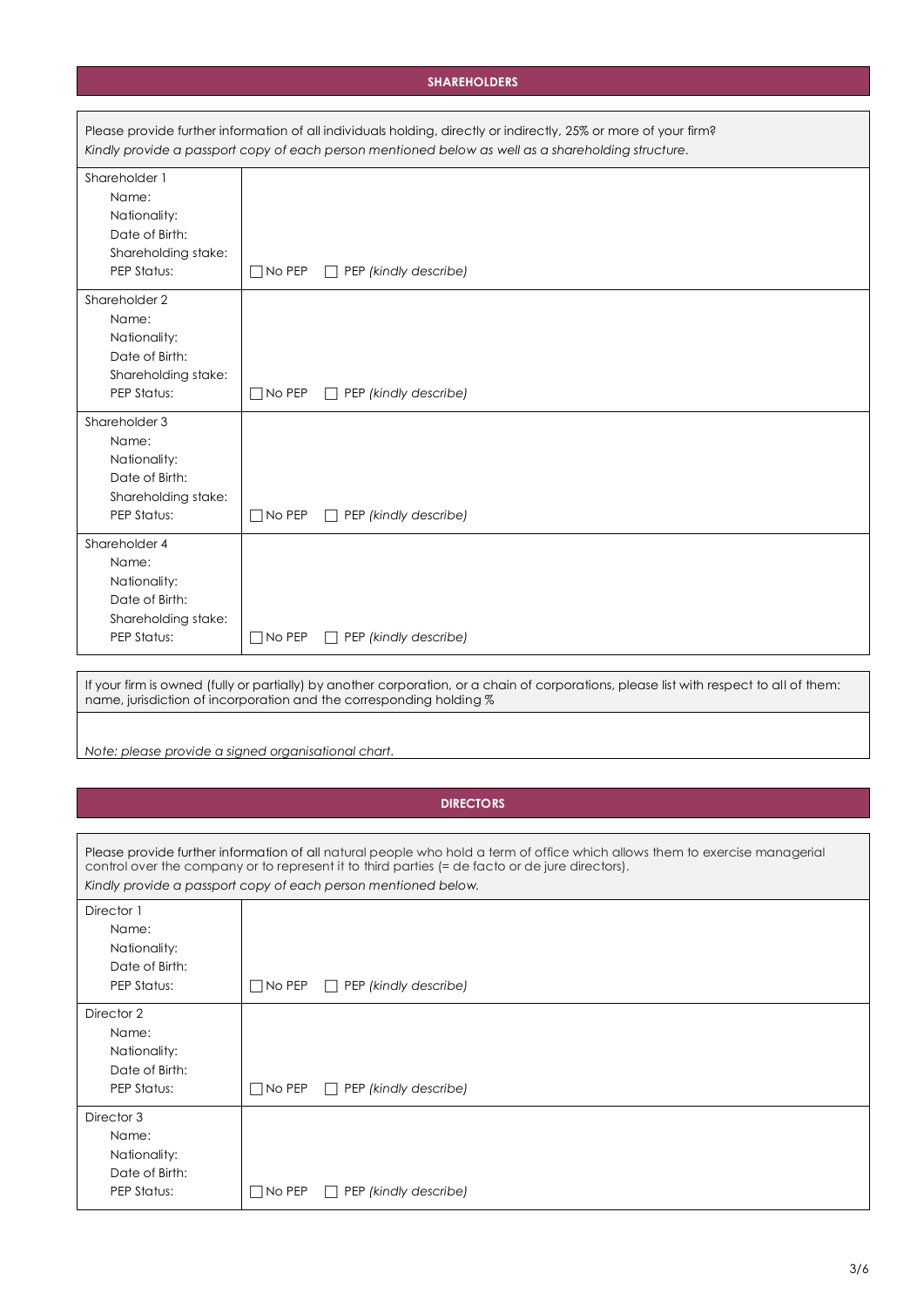# **ADMIN USER**

| Please provide information for at least one main Admin User for your company, who will have the right to set up other users<br>once your access to the MATTERHORNPAY platform has been activated. The Admin User must be a company representative<br>who holds administrative rights over the company.<br>Kindly provide a passport copy of each person mentioned below. |                                                            |  |  |  |
|--------------------------------------------------------------------------------------------------------------------------------------------------------------------------------------------------------------------------------------------------------------------------------------------------------------------------------------------------------------------------|------------------------------------------------------------|--|--|--|
| Admin User 1                                                                                                                                                                                                                                                                                                                                                             |                                                            |  |  |  |
| Name:                                                                                                                                                                                                                                                                                                                                                                    |                                                            |  |  |  |
| Position in Company:                                                                                                                                                                                                                                                                                                                                                     |                                                            |  |  |  |
| Rights to the Platform:                                                                                                                                                                                                                                                                                                                                                  | $\Box$ Limited Access (kindly describe)<br>l I Full Access |  |  |  |
| Email Address:                                                                                                                                                                                                                                                                                                                                                           |                                                            |  |  |  |
| Admin User 2                                                                                                                                                                                                                                                                                                                                                             |                                                            |  |  |  |
| Name:                                                                                                                                                                                                                                                                                                                                                                    |                                                            |  |  |  |
| Position in Company:                                                                                                                                                                                                                                                                                                                                                     |                                                            |  |  |  |
| Rights to the Platform:                                                                                                                                                                                                                                                                                                                                                  | $\Box$ Limited Access (kindly describe)<br>Full Access     |  |  |  |
| Email Address:                                                                                                                                                                                                                                                                                                                                                           |                                                            |  |  |  |

| <b>OUTGOING PAYMENTS</b>                                                                                                                                         |  |  |  |  |
|------------------------------------------------------------------------------------------------------------------------------------------------------------------|--|--|--|--|
| What will you be using your account for?<br>Please describe in detail who you will be<br>paying and for which reasons and state if<br>this is a one-off payment. |  |  |  |  |
| Expected monthly value of currency<br>transacted (EUR)<br>Expected approximate number of                                                                         |  |  |  |  |
| outgoing payments per month.<br>Destination Countries for Payment, Please<br>list all possible countries that payments will                                      |  |  |  |  |
| be sent to.                                                                                                                                                      |  |  |  |  |

| <b>INCOMING PAYMENTS</b>                                                                                                                                                       |  |  |  |
|--------------------------------------------------------------------------------------------------------------------------------------------------------------------------------|--|--|--|
| What will you be using your account for?<br>Please describe in detail who you will be<br>collecting funds from and for which reason<br>and state if this is a one-off payment. |  |  |  |
| Estimate of monthly volumes of incoming<br>payments (in EUR):<br>Expected approximate number of                                                                                |  |  |  |
| incoming payments per month:                                                                                                                                                   |  |  |  |
| Origin Countries of Collections. Please tell<br>us from which countries your customers will<br>send us money from.                                                             |  |  |  |

| <b>REFERENCE CURRENCY</b>          |     |            |            |            |            |
|------------------------------------|-----|------------|------------|------------|------------|
|                                    |     |            |            |            |            |
| Reference Currency (main account): | EUR | <b>USD</b> | $\Box$ GBP | <b>CHF</b> | $\Box$ hkd |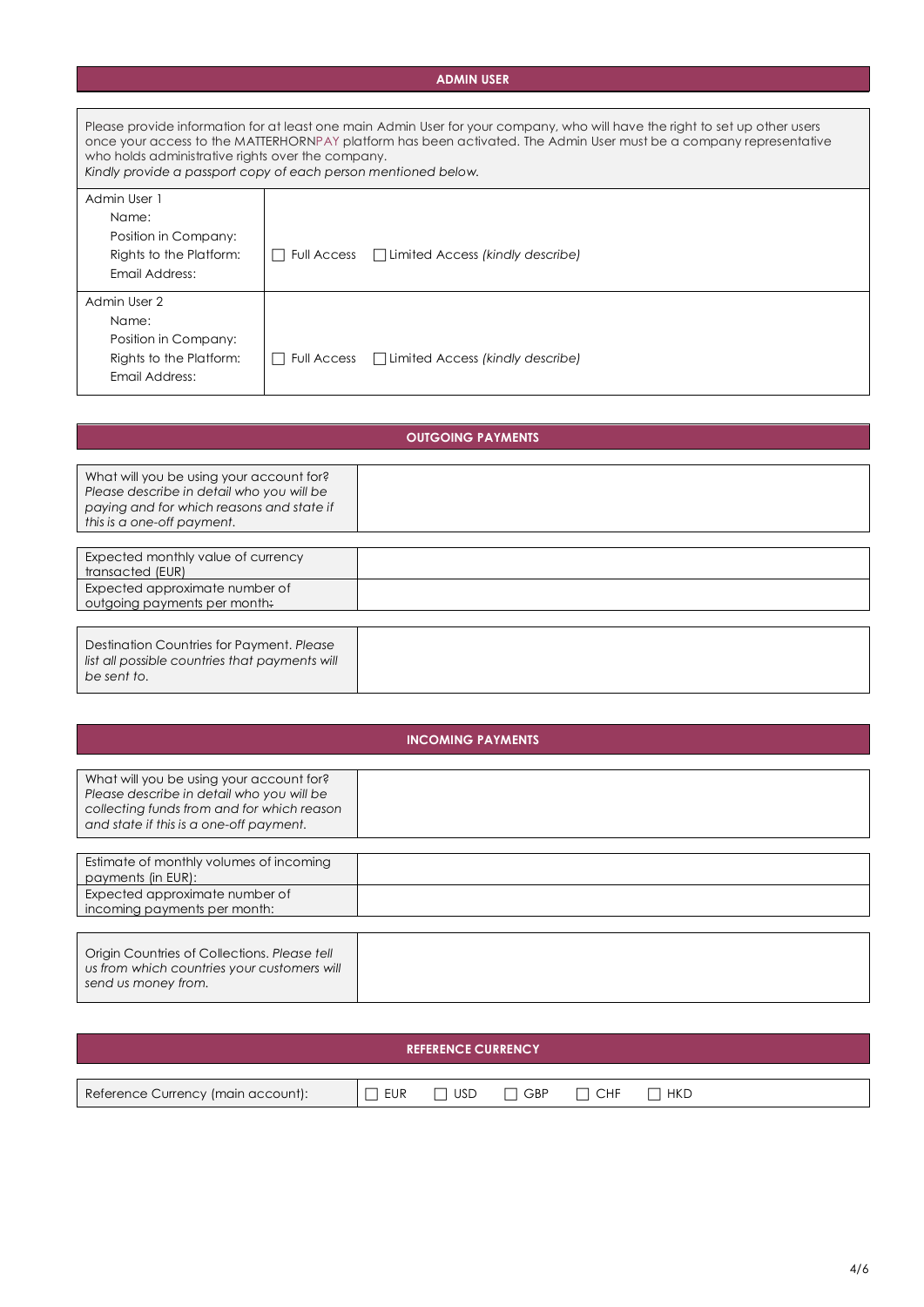#### **By signing this agreement, the signatory acknowledges the following:**

Reading, understanding, and accepting the MATTERHORNPAY/iBanFirst General Terms and Conditions. These Terms and Conditions can be viewed on the iBanFirst website[: www.ibanfirst.com:](http://www.ibanfirst.com/)

Understanding and accepting that the General Terms and Conditions and all other specific terms and conditions (subject to change) apply to all dealings with MATTERHORNPAY/iBanFirst;

Confirmation of receipt of satisfactory responses to any questions that may have been posed in relation to MATTERHORNPAY/iBanFirst services;

Understanding and accepting that MATTERHORNPAY/iBanFirst provides account services for transferal and conservation of funds with the unique purpose of carrying out payment transactions on behalf of its clients;

Understanding and accepting that the holding of funds that do not move from the accounts are grounds, which may cause MATTERHORNPAY/iBanFirst to terminate the customer relationship.

#### **Furthermore, by signing the present agreement, the signatory:**

Confirms that the information provided in the present form is correct;

Confirms that the supporting documents attached to the account opening agreement are true copies of the originals;

Authorizes MATTERHORNPAY/iBanFirst to send newsletters and any other documentation by email, text or other similar electronic messaging services, and acknowledges that MATTERHORNPAY/iBanFirst must be notified in writing or by any other suitable means of communication in the event that he or she no longer wishes to receive this documentation by electronic means.

#### **The signatory accepts that information of a personal nature communicated to iBanFirst:**

May be used by any entity within MATTERHORNPAY/iBanFirst for the purposes of managing and carrying out transactions and marketing activities (particularly for the promotion of new products and services);

May also be shared with third-party institutions or providers for the purposes of conducting checks ahead of entering into the relationship and for the successful fulfilment of customer transactions.

For more information on this please see the "Personal Privacy" section of the General Terms and Conditions on the iBanFirst website: [www.ibanfirst.com](http://www.ibanfirst.com/)

#### **Finally, each signatory acknowledges having been notified:**

Of their right to request the communication of personal data held by MATTERHORNPAY/iBanFirst, and to demand, where appropriate, the correction of it, and to oppose its use for marketing purposes, in line with the terms set out in the "Personal Privacy" section of the General Terms and Conditions.

 The Client hereby authorizes MATTERHORNPAY as an introducing broker of iBanFirst to disclose information on operations and onboarding documents.

| Name:              |       | Name:              |       |
|--------------------|-------|--------------------|-------|
| Position:          |       | Position:          |       |
| Signature:         |       | Signature:         |       |
|                    |       |                    |       |
|                    |       |                    |       |
|                    |       |                    |       |
|                    |       |                    |       |
|                    |       |                    |       |
| Read and approved: | Date: | Read and approved: | Date: |

IMPORTANT: In view of the significant risk of identity theft cited by national supervisory authorities (NationalBank of Belgium and the Belgian Financial Intelligence Processing Unit), we would like to remind you that MATTERHORNPAY/iBanFirst will require an initial funds transfer originating from a bank account opened in the name of the company from a well-known credit institution. This initial transaction will be analyzed in accordance with laws relating to money laundering and the fight against the funding of terrorist activities.

#### MATTERHORNPAY I [www.matterhornpay.com](http://www.matterhornpay.com/) I [info@matterhornpay.com](mailto:info@matterhornpay.com)

MATTERHORNPAY payment platform is provided by:

*iBanFirst (SA) registered in Belgium under the number 0849.872.824*

*A payment institution licensed to operate by the National Bank of Belgium (NBB)*

350 Avenue Louise - 1050 Brussels - Belgium +32 2 808 15 42 | 61 rue de Courcelles, 75008 Paris - France +33 176 44 00 47 *[www.ibanfirst.com](http://www.ibanfirst.com/) – [hello@ibanfirst.com](mailto:hello@ibanfirst.com)*